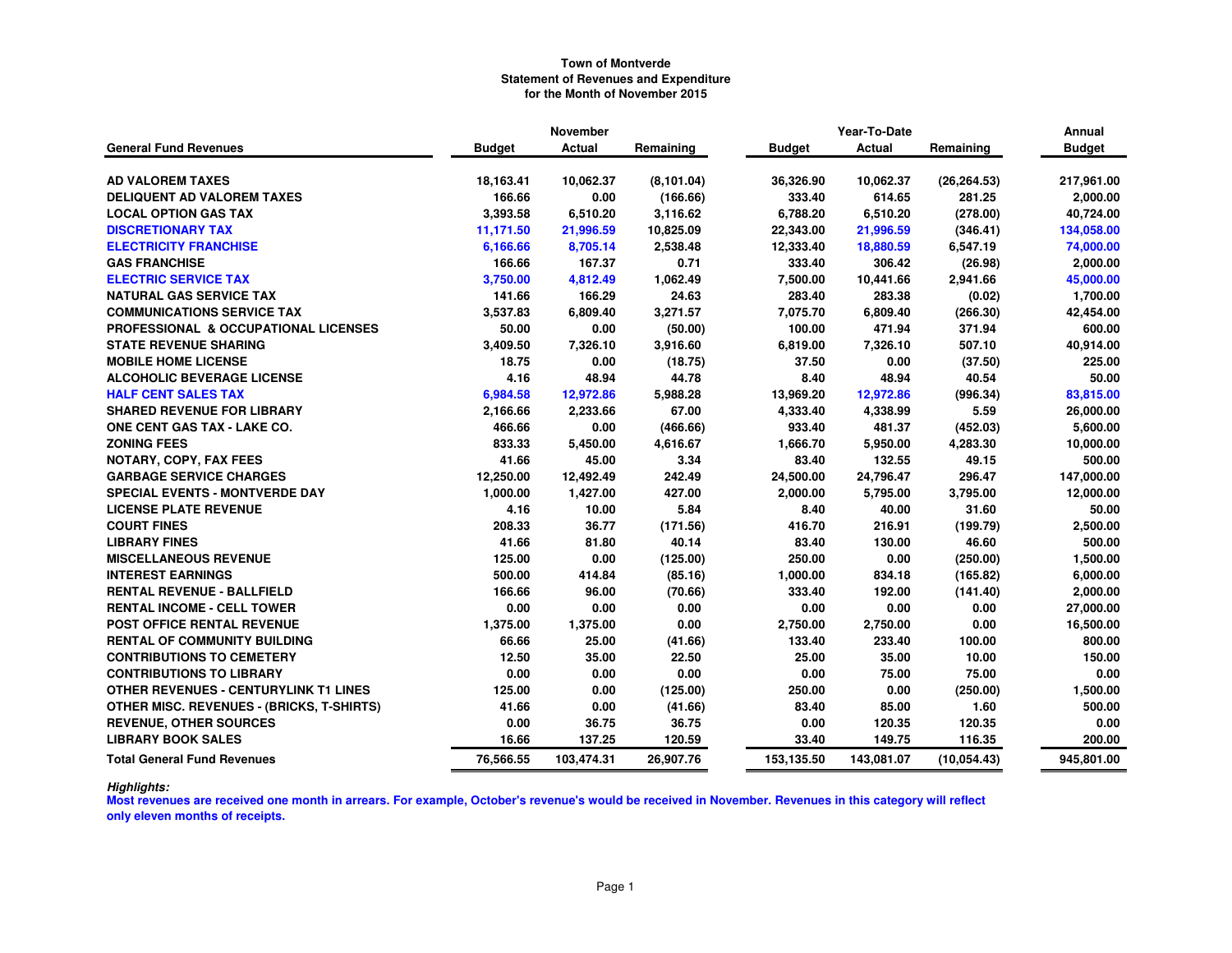|                                                 |               | November  |              |               | Annual       |              |               |
|-------------------------------------------------|---------------|-----------|--------------|---------------|--------------|--------------|---------------|
| <b>General Fund Expenditure by Department</b>   | <b>Budget</b> | Actual    | Remaining    | <b>Budget</b> | Actual       | Remaining    | <b>Budget</b> |
| Elections Section (510)                         | 191.66        | 0.00      | 191.66       | 383.40        | 0.00         | 383.40       | 2,300.00      |
| <b>Council Section (511)</b>                    | 2,144.99      | 2,193.00  | (48.01)      | 4,290.10      | 2,593.00     | 1,697.10     | 25,740.00     |
| <b>Mayor's Department (512)</b>                 | 1,485.41      | 1,200.00  | 285.41       | 2,970.90      | 4,200.00     | (1,229.10)   | 17,825.00     |
| <b>Financial and Administrative (513)</b>       | 16,010.89     | 14,934.66 | 1.076.23     | 37,430.10     | 31,239.91    | 6,190.19     | 197,539.00    |
| Legal Section (514)                             | 3,541.66      | 1,482.29  | 2,059.37     | 7,083.40      | 1,482.29     | 5,601.11     | 42,500.00     |
| <b>COP Program Section (520)</b>                | 243.73        | 42.19     | 201.54       | 487.70        | 42.19        | 445.51       | 2,925.00      |
| <b>Law Enforcement Section (521)</b>            | 1,135.82      | 2,718.42  | (1,582.60)   | 22,555.30     | 23,193.62    | (638.32)     | 94,764.00     |
| <b>Garbage Section (534)</b>                    | 10,017.41     | 9,934.08  | 83.33        | 20,034.90     | 19,868.16    | 166.74       | 120,209.00    |
| <b>Public Works Special Projects (539)</b>      | 1,162.49      | 858.98    | 303.51       | 2,325.10      | 1,554.20     | 770.90       | 13,950.00     |
| <b>Roads Department (541)</b>                   | 13,633.96     | 9,147.50  | 4,486.46     | 34,221.40     | 21,400.91    | 12,820.49    | 170,561.00    |
| <b>Special Events Section (559)</b>             | 1,500.00      | 21,104.75 | (19,604.75)  | 3,000.00      | 21,806.75    | (18, 806.75) | 18,000.00     |
| <b>Cemetery Section (569)</b>                   | 83.33         | 0.00      | 83.33        | 166.70        | 0.00         | 166.70       | 1,000.00      |
| <b>Library Section (571)</b>                    | 7,594.20      | 7,231.55  | 451.65       | 19,824.00     | 17,619.05    | 2,204.95     | 95,766.00     |
| <b>Parks Department (572)</b>                   | 3,631.58      | 1,852.96  | 1,778.62     | 10,354.20     | 5,217.85     | 5,136.35     | 46,670.00     |
| Transfer to Fire Fund (599)                     | 4,984.67      | 4,984.67  | 0.00         | 9,969.30      | 9,969.30     | 0.00         | 59,816.00     |
| <b>TOTAL GENERAL FUND EXPENDITURE</b>           | 67,361.80     | 77,685.05 | (10, 234.25) | 175,096.50    | 160,187.23   | 14,909.27    | 909,565.00    |
| <b>Current Increase (Decrease) to Reserves:</b> |               | 25,789.26 |              |               | (17, 106.16) |              |               |

# **GENERAL FUND RESERVES**

|                                           |               | November |           | Year-To-Date  |        |             | Annual        |
|-------------------------------------------|---------------|----------|-----------|---------------|--------|-------------|---------------|
| Reserves (599)                            | <b>Budget</b> | Actual   | Remaining | <b>Budget</b> | Actual | Remaining   | <b>Budget</b> |
|                                           |               |          |           |               |        |             |               |
| <b>RESERVE FOR COP</b>                    |               |          |           | 1,000.00      | 0.00   | 1,000.00    | 1,000.00      |
| <b>RESERVE FOR TOWN HALL</b>              |               |          |           | 195,000.00    | 0.00   | 195,000.00  | 195,000.00    |
| <b>RESERVE FOR FIRE DEPARTMENT</b>        |               |          |           | 290,000,00    | 0.00   | 290,000,00  | 290,000,00    |
| <b>RESERVE FOR CEMETERY</b>               |               |          |           | 8.654.00      | 0.00   | 8.654.00    | 8.654.00      |
| <b>RESERVE FOR HISTORICAL ASSOCIATION</b> |               |          |           | 2,525.00      | 0.00   | 2,525.00    | 2,525.00      |
| <b>RESERVE FOR LIBRARY</b>                |               |          |           | 150.000.00    | 0.00   | 150,000.00  | 150,000,00    |
| <b>RESERVE FOR PARKS</b>                  |               |          |           | 150.000.00    | 0.00   | 150,000,00  | 150,000.00    |
| <b>RESERVE FOR ROADS</b>                  |               |          |           | 240,000,00    | 0.00   | 240,000,00  | 240,000,00    |
| <b>RESERVE FOR OPERATIONS</b>             |               |          |           | 13.227.00     | 0.00   | 13.227.00   | 13.227.00     |
| RESERVES STETCHER PROPERTY - WATER FUND   |               |          |           | 235,000.00    | 0.00   | 235,000.00  | 235,000.00    |
| <b>Total Reserves</b>                     |               |          |           | 1.285.406.00  | 0.00   | .285,406.00 | 1,285,406.00  |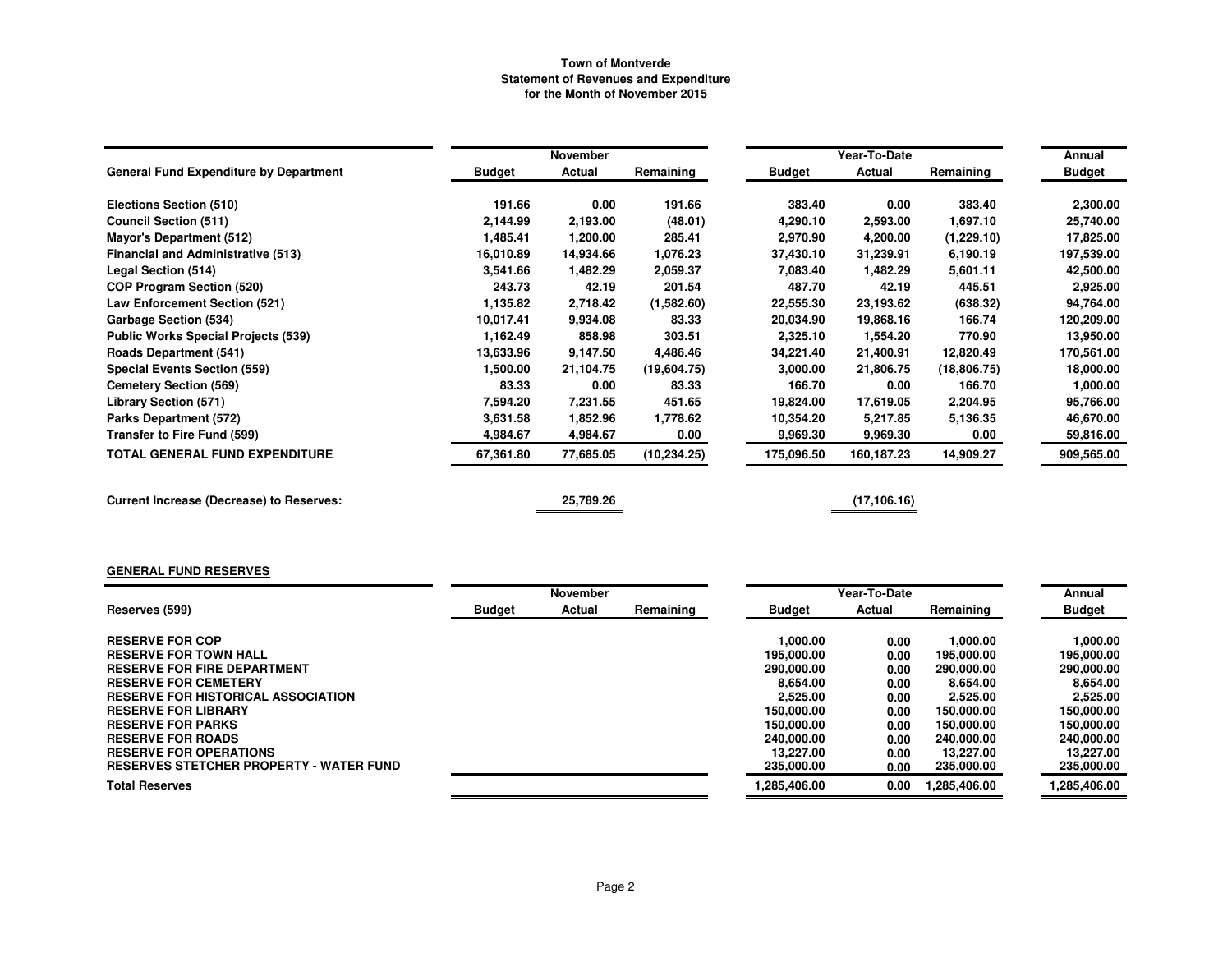### **BANK BALANCES**

|                                                 |            | <b>November</b>     |              | Year-To-Date |              |                |  |
|-------------------------------------------------|------------|---------------------|--------------|--------------|--------------|----------------|--|
| <b>BANK BALANCES - Per Balance Sheet</b>        | Opening    | <b>Debit/Credit</b> | Closina      | Opening      | Debit/Credit | <b>Closing</b> |  |
|                                                 |            |                     |              |              |              |                |  |
| <b>Operating Account</b>                        | 74.111.17  | (57.046.64)         | 17.064.53    | 83.875.26    | (66.810.73)  | 17.064.53      |  |
| <b>Money Market account</b>                     | 984.476.72 | 28.343.00           | 1.012.819.72 | 1.033.473.69 | (20.653.97)  | 1.012.819.72   |  |
| <b>Deposit Account - Water Account Deposits</b> | 59.883.41  | 405.00              | 60.288.41    | 59.528.41    | 760.00       | 60,288.41      |  |
| <b>Library Account</b>                          | 2,085.50   | (10.00)             | 2,075.50     | 2.215.50     | (140.00)     | 2,075.50       |  |

# **EXPENDITURE BREAKDOWN BY DEPARTMENT**

|                                                     |               | <b>November</b> |           |               | Year-To-Date |            | Annual        |
|-----------------------------------------------------|---------------|-----------------|-----------|---------------|--------------|------------|---------------|
| Elections Section (510)                             | <b>Budget</b> | Actual          | Remaining | <b>Budget</b> | Actual       | Remaining  | <b>Budget</b> |
| <b>OPERATING EXPENDITURE</b>                        | 191.66        | 0.00            | 191.66    | 383.40        | 0.00         | 383.40     | 2,300.00      |
| <b>Total Elections Section Expenditure</b>          | 191.66        | 0.00            | 191.66    | 383.40        | 0.00         | 383.40     | 2,300.00      |
|                                                     |               | November        |           |               | Year-To-Date |            | Annual        |
| <b>Council Section (511)</b>                        | <b>Budget</b> | Actual          | Remaining | <b>Budget</b> | Actual       | Remaining  | <b>Budget</b> |
| <b>CONTRACTURAL SERVICES (Council Stipends)</b>     | 2,050.00      | 2,100.00        | (50.00)   | 4,100.00      | 2,500.00     | 1,600.00   | 24,600.00     |
| <b>TRAVEL</b>                                       | 8.33          | 0.00            | 8.33      | 16.70         | 0.00         | 16.70      | 100.00        |
| PRINTING AND COPYING                                | 16.66         | 93.00           | (76.34)   | 33.40         | 93.00        | (59.60)    | 200.00        |
| SUBSCRIPTIONS, MEMBERSHIP AND TRAINING              | 70.00         | 0.00            | 70.00     | 140.00        | 0.00         | 140.00     | 840.00        |
| <b>Total Council Department Expenditure</b>         | 2,144.99      | 2,193.00        | (48.01)   | 4,290.10      | 2,593.00     | 1,697.10   | 25,740.00     |
|                                                     |               | November        |           |               | Year-To-Date |            | Annual        |
| Mayor's Department (512)                            | <b>Budget</b> | Actual          | Remaining | <b>Budget</b> | Actual       | Remaining  | <b>Budget</b> |
| <b>CONTRACTURAL SERVICES (Mayor's Stipend)</b>      | 1,200.00      | 1,200.00        | 0.00      | 2,400.00      | 1,200.00     | 1,200.00   | 14,400.00     |
| <b>OTHER CURRENT CHARGES (Employee Recognition)</b> | 250.00        | 0.00            | 250.00    | 500.00        | 3,000.00     | (2,500.00) | 3,000.00      |
| SUBSCRIPTIONS, MEMBERSHIPS AND TRAINING             | 35.41         | 0.00            | 35.41     | 70.90         | 0.00         | 70.90      | 425.00        |
| <b>Total Mayor's Department Expenditure</b>         | 1,485.41      | 1,200.00        | 285.41    | 2,970.90      | 4,200.00     | (1,229.10) | 17,825.00     |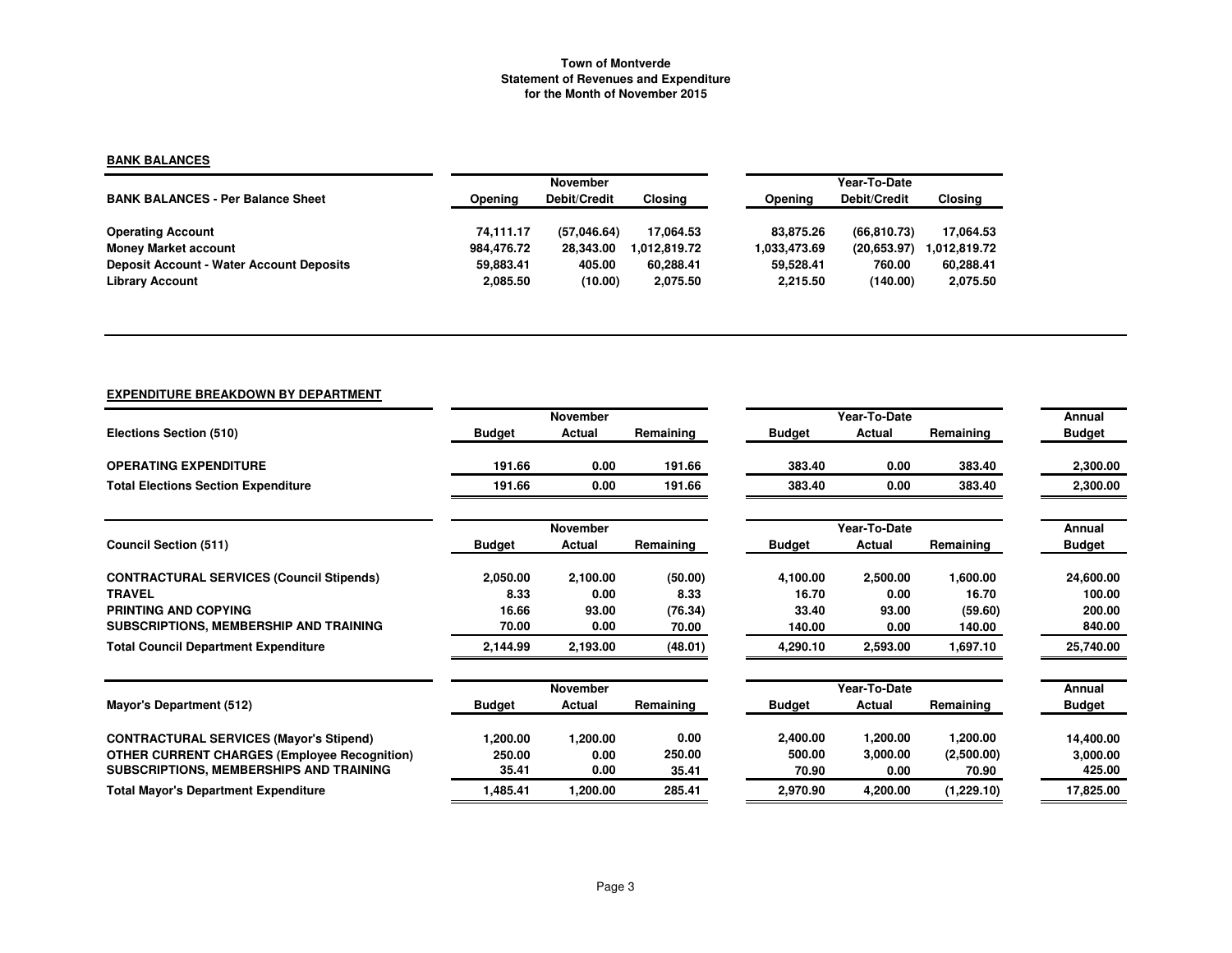|                                                            |               | November  |            |               | Year-To-Date |             | Annual        |
|------------------------------------------------------------|---------------|-----------|------------|---------------|--------------|-------------|---------------|
| <b>Financial and Administrative Department (513)</b>       | <b>Budget</b> | Actual    | Remaining  | <b>Budget</b> | Actual       | Remaining   | <b>Budget</b> |
| <b>REGULAR SALARIES &amp; WAGES</b>                        | 3,288.16      | 3,545.09  | (256.93)   | 6,575.40      | 5,914.62     | 660.78      | 39,457.00     |
| <b>HEALTH INSURANCE</b>                                    | 564.75        | 491.11    | 73.64      | 1,129.50      | 972.02       | 157.48      | 6,777.00      |
| <b>RETIREMENT PLAN</b>                                     | 242.33        | 0.00      | 242.33     | 484.70        | 411.82       | 72.88       | 2,908.00      |
| <b>FICA MATCHING</b>                                       | 251.50        | 270.07    | (18.57)    | 503.00        | 450.23       | 52.77       | 3,018.00      |
| <b>WORKERS COMPENSATION</b>                                | 12.50         | 0.00      | 12.50      | 25.00         | 4,918.00     | (4,893.00)  | 150.00        |
| <b>PROFESSIONAL SERVICES:</b>                              |               |           |            |               |              |             |               |
| <b>Planning Consultant</b>                                 | 2,166.67      | 1,317.50  | 849.17     | 4,333.34      | 1,317.50     | 3,015.84    | 26,000.00     |
| <b>Engineering (non-project)</b>                           | 5,000.00      |           | 5,000.00   | 10,000.00     | 0.00         | 10,000.00   | 60,000.00     |
| <b>Background Check and Bank Fees</b>                      | 6.25          | 2.81      | 3.44       | 12.50         | 8.48         | 4.02        | 75.00         |
| <b>Municode Services</b>                                   | 83.33         | 3,008.83  | (2,925.50) | 166.66        | 3,658.83     | (3, 492.17) | 1,000.00      |
| <b>ACCOUNTING &amp; AUDITING</b>                           | 750.00        | 0.00      | 750.00     | 1,500.00      | 0.00         | 1,500.00    | 9,000.00      |
| <b>CONTRACTUAL SERVICES:</b>                               |               |           |            |               |              |             |               |
| <b>Recording Council Meetings</b>                          | 300.00        | 300.00    | 0.00       | 600.00        | 300.00       | 300.00      | 3,600.00      |
| <b>Janitorial Services</b>                                 | 125.00        | 200.00    | (75.00)    | 250.00        | 200.00       | 50.00       | 1,500.00      |
| <b>Internet Domain</b>                                     | 18.33         | 53.63     | (35.30)    | 36.70         | 53.63        | (16.93)     | 220.00        |
| <b>TRAVEL</b>                                              | 16.66         | 225.40    | (208.74)   | 33.40         | 225.40       | (192.00)    | 200.00        |
| <b>TELEPHONE &amp; CABLE INTERNET SERVICE</b>              | 441.66        | 1,227.45  | (785.79)   | 883.40        | 1,227.45     | (344.05)    | 5,300.00      |
| <b>POSTAGE &amp; FREIGHT</b>                               | 239.16        | 811.67    | (572.51)   | 478.40        | 811.67       | (333.27)    | 2,870.00      |
| <b>UTILITIES</b>                                           | 441.66        | 363.43    | 78.23      | 883.40        | 759.44       | 123.96      | 5,300.00      |
| <b>RENTALS &amp; LEASES</b>                                | 179.16        | 158.78    | 20.38      | 358.40        | 317.56       | 40.84       | 2,150.00      |
| <b>INSURANCE</b>                                           | 30.46         | 0.00      | 30.46      | 5,469.40      | 5,408.48     | 60.92       | 5,774.00      |
| <b>REPAIR &amp; MAINTENANCE:</b>                           |               |           |            |               |              |             |               |
| <b>USTI Software Maintenance Contract</b>                  | 220.83        | 285.00    | (64.17)    | 441.66        | 285.00       | 156.66      | 2,650.00      |
| <b>Pest Control/Termite Protection</b>                     | 47.50         | 74.00     | (26.50)    | 95.00         | 74.00        | 21.00       | 570.00        |
| <b>Alarm System</b>                                        | 96.67         | 270.09    | (173.42)   | 193.34        | 270.09       | (76.75)     | 1,160.00      |
| <b>Fire Equipment Inspections</b>                          | 12.50         | 0.00      | 12.50      | 25.00         | 0.00         | 25.00       | 150.00        |
| <b>Computer Maintenance</b>                                | 83.33         | 0.00      | 83.33      | 166.66        | 0.00         | 166.66      | 1,000.00      |
| <b>Repairs to Buildings</b>                                | 150.00        | 135.00    | 15.00      | 300.00        | 135.00       | 165.00      | 1,800.00      |
| <b>Renovation of Auditorium</b>                            | 416.67        | 0.00      | 416.67     | 833.34        | 0.00         | 833.34      | 5,000.00      |
| <b>S.I.R.E Software Maintenance</b>                        | 0.00          | 0.00      | 0.00       | 0.00          | 1,130.20     | (1, 130.20) | 0.00          |
| <b>PRINTING &amp; COPYING</b>                              | 158.33        | 144.00    | 14.33      | 316.70        | 144.00       | 172.70      | 1,900.00      |
| <b>OTHER CHARGES - Town Hall Exp. &amp; Recording Fees</b> | 50.00         | 575.23    | (525.23)   | 100.00        | 705.39       | (605.39)    | 600.00        |
| <b>OFFICE SUPPLIES</b>                                     | 83.33         | 6.41      | 76.92      | 166.70        | 13.10        | 153.60      | 1,000.00      |
| <b>OPERATING SUPPLIES - Janitorial Supplies</b>            | 108.33        | 648.48    | (540.15)   | 216.70        | 707.32       | (490.62)    | 1,300.00      |
| <b>SUBSCRIPTIONS, MEMBERSHIPS, &amp; TRAINING</b>          | 71.66         | 620.68    | (549.02)   | 143.40        | 620.68       | (477.28)    | 860.00        |
| <b>CAPITAL OUTLAY - Assisted Listening Device</b>          | 287.50        | 200.00    | 87.50      | 575.00        | 200.00       | 375.00      | 3,450.00      |
| <b>GRANTS AND AIDS</b>                                     | 66.66         | 0.00      | 66.66      | 133.40        | 0.00         | 133.40      | 800.00        |
| <b>Total Financial &amp; Admin Expenditure</b>             | 16,010.89     | 14,934.66 | 1,076.23   | 37,430.10     | 31,239.91    | 6,190.19    | 197,539.00    |

*Highlights:*

**Fees incurred for Planning Consultant for review of permit applications, site plans, variances, etc are reimbursed to the Town by the applicant**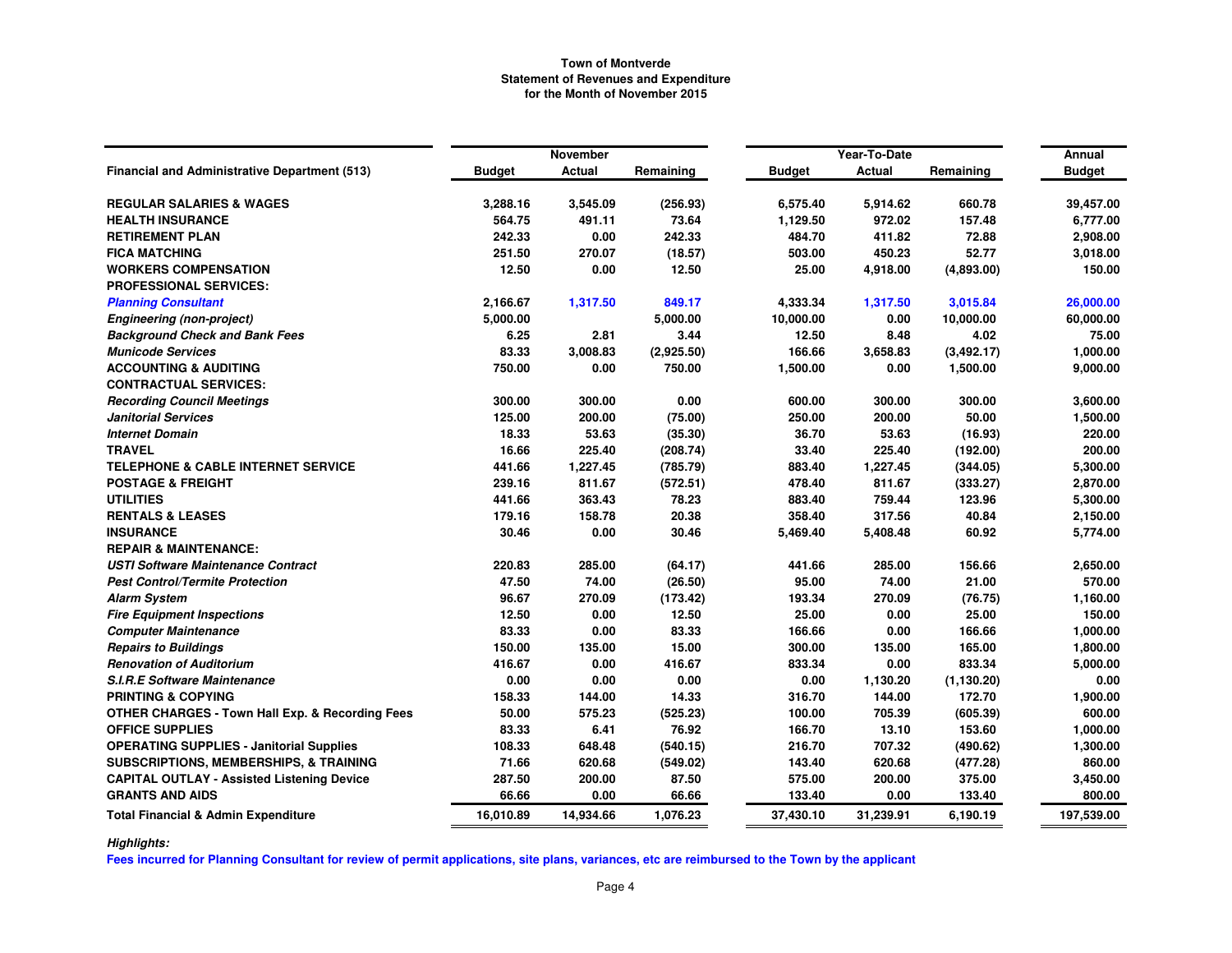|                                                      |               | <b>November</b>    |            |               | Year-To-Date                  |           | Annual                  |
|------------------------------------------------------|---------------|--------------------|------------|---------------|-------------------------------|-----------|-------------------------|
| <b>Legal Section (514)</b>                           | <b>Budget</b> | Actual             | Remaining  | <b>Budget</b> | Actual                        | Remaining | <b>Budget</b>           |
| PROFESSIONAL SERVICES - Legal Councel                | 3,250.00      | 1,347.00           | 1,903.00   | 6,500.00      | 1,347.00                      | 5,153.00  | 39,000.00               |
| <b>LEGAL ADVERTS</b>                                 | 291.66        | 135.29             | 156.37     | 583.40        | 135.29                        | 448.11    | 3,500.00                |
| <b>Total Legal Section Expenditure</b>               | 3,541.66      | 1,482.29           | 2,059.37   | 7,083.40      | 1,482.29                      | 5,601.11  | 42,500.00               |
|                                                      |               | <b>November</b>    |            |               | Year-To-Date                  |           | Annual                  |
| <b>COP Program Section (520)</b>                     | <b>Budget</b> | Actual             | Remaining  | <b>Budget</b> | Actual                        | Remaining | <b>Budget</b>           |
| <b>TELEPHONE</b>                                     | 10.41         | 0.00               | 10.41      | 20.90         | 0.00                          | 20.90     | 125.00                  |
| <b>REPAIR &amp; MAINTENANCE</b>                      | 166.66        | 0.00               | 166.66     | 333.40        | 0.00                          | 333.40    | 2,000.00                |
| <b>FUEL</b>                                          | 66.66         | 42.19              | 24.47      | 133.40        | 42.19                         | 91.21     | 800.00                  |
| <b>Total COP Program Expenditure</b>                 | 243.73        | 42.19              | 201.54     | 487.70        | 42.19                         | 445.51    | 2,925.00                |
|                                                      |               | November           |            |               | Year-To-Date                  |           | Annual                  |
| Law Enforcement Section (521)                        | <b>Budget</b> | Actual             | Remaining  | <b>Budget</b> | Actual                        | Remaining | <b>Budget</b>           |
| <b>LAKE COUNTY SHERIFF'S CONTRACT Paid Quarterly</b> | 0.00          | 0.00               | 0.00       | 20,283.50     | 20,283.28                     | 0.22      | 81,134.00               |
| <b>FUNDS FOR EXTRA DETAILS</b>                       | 1,000.00      | 2,606.55           | (1,606.55) | 2,000.00      | 2,606.55                      | (606.55)  | 12,000.00               |
| <b>TELEPHONE</b>                                     | 88.33         | 84.29              | 4.04       | 176.70        | 244.53                        | (67.83)   | 1,060.00                |
| <b>UTILITIES - Electricity</b>                       | 30.83         | 27.58              | 3.25       | 61.70         | 59.26                         | 2.44      | 370.00                  |
| REPAIR & MAINTENANCE - Pest Control & Fire Ex. Insp. | 16.66         | 0.00               | 16.66      | 33.40         | 0.00                          | 33.40     | 200.00                  |
| <b>Total Law Enforcement Expenditure</b>             | 1,135.82      | 2,718.42           | (1,582.60) | 22,555.30     | 23,193.62                     | (638.32)  | 94,764.00               |
|                                                      |               | <b>November</b>    |            |               | Year-To-Date                  |           | Annual                  |
| <b>Garbage Section (534)</b>                         | <b>Budget</b> | Actual             | Remaining  | <b>Budget</b> | Actual                        | Remaining | <b>Budget</b>           |
| <b>CONTRACTUAL SERVICES</b>                          | 10,017.41     | 9,934.08           | 83.33      | 20,034.90     | 19,868.16                     | 166.74    | 120,209.00              |
| <b>Total Garbage Section Expenditure</b>             | 10,017.41     | 9,934.08           | 83.33      | 20,034.90     | 19,868.16                     | 166.74    | 120,209.00              |
|                                                      |               |                    |            |               |                               |           |                         |
| <b>Public Works General Projects (539)</b>           | <b>Budget</b> | November<br>Actual | Remaining  | Budget        | Year-To-Date<br><b>Actual</b> | Remaining | Annual<br><b>Budget</b> |
| <b>REPAIRS AND MAINTENANCE</b>                       | 208.33        | 0.00               | 208.33     | 416.70        | 0.00                          | 416.70    | 2,500.00                |
| <b>LAKE FLORENCE ELECTRICITY</b>                     | 750.00        | 831.41             | (81.41)    | 1,500.00      | 1,415.87                      | 84.13     | 9,000.00                |
| <b>ELECTRICITY AT PW BUILDING</b>                    | 41.66         | 27.57              | 14.09      | 83.40         | 59.25                         | 24.15     | 500.00                  |
| <b>LANDSCAPING AT PW BUILDING</b>                    | 100.00        | 0.00               | 100.00     | 200.00        | 0.00                          | 200.00    | 1,200.00                |
| <b>OPERATING SUPPLIES</b>                            | 62.50         | 0.00               | 62.50      | 125.00        | 79.08                         | 45.92     | 750.00                  |
| <b>Total Public Works General Projects</b>           | 1,162.49      | 858.98             | 303.51     | 2,325.10      | 1,554.20                      | 770.90    | 13,950.00               |
|                                                      |               |                    |            |               |                               |           |                         |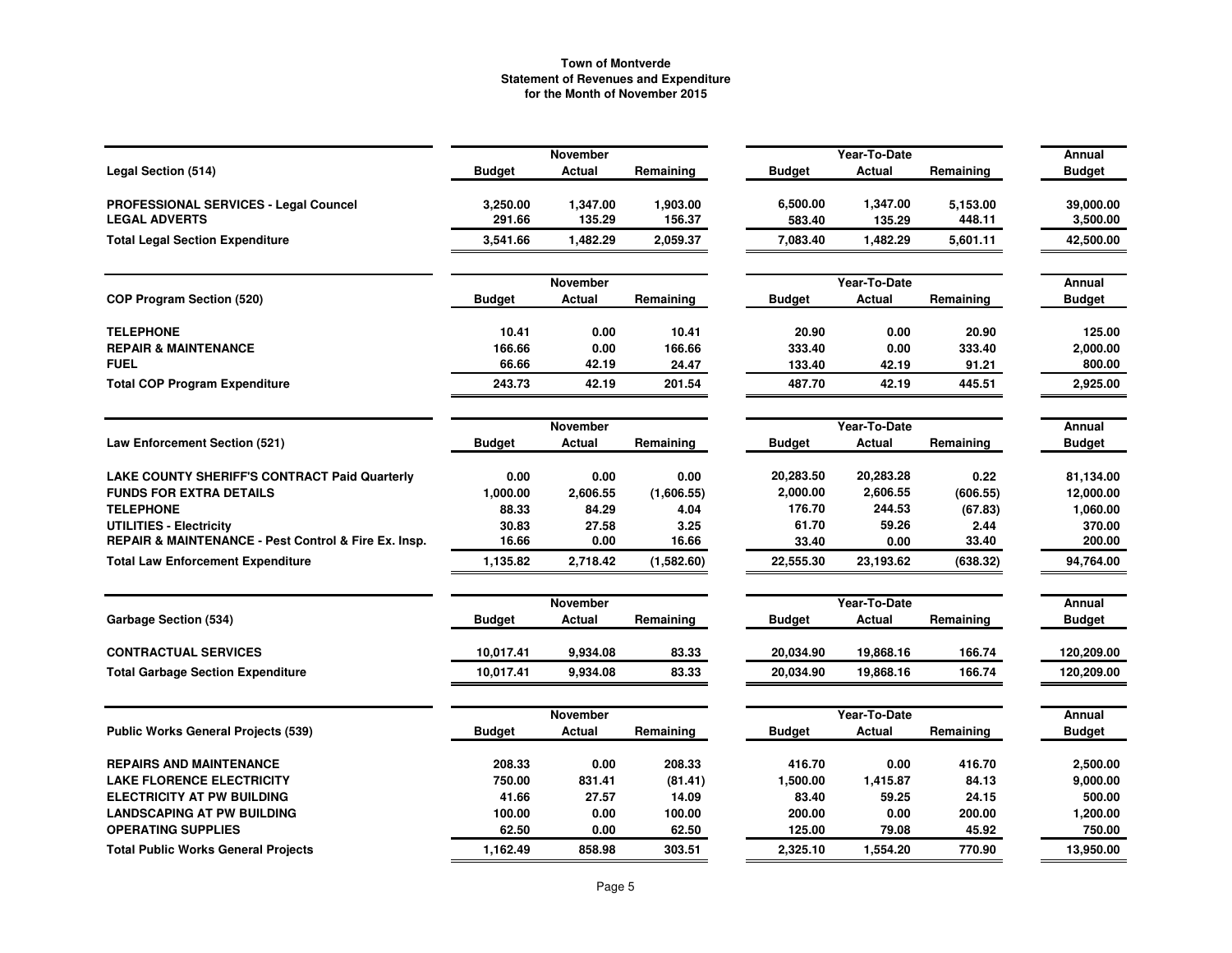|                                                       |               | <b>November</b> |             |               | Year-To-Date  |              |                         |  |
|-------------------------------------------------------|---------------|-----------------|-------------|---------------|---------------|--------------|-------------------------|--|
| <b>Roads Department (541)</b>                         | <b>Budget</b> | Actual          | Remaining   | <b>Budget</b> | Actual        | Remaining    | Annual<br><b>Budget</b> |  |
| <b>REGULAR SALARIES &amp; WAGES</b>                   | 2,245.66      | 2,523.02        | (277.36)    | 4,490.40      | 4,620.55      | (130.15)     | 26,947.00               |  |
| <b>HEALTH INSURANCE</b>                               | 316.66        | 0.00            | 316.66      | 633.40        | 0.00          | 633.40       | 3,800.00                |  |
| <b>RETIREMENT PLAN</b>                                | 165.50        | 0.00            | 165.50      | 331.00        | 311.74        | 19.26        | 1,986.00                |  |
| <b>UNIFORMS &amp; CLOTHING</b>                        | 20.83         | 0.00            | 20.83       | 41.70         | 0.00          | 41.70        | 250.00                  |  |
| <b>FICA MATCHING</b>                                  | 171.83        | 193.01          | (21.18)     | 343.70        | 353.47        | (9.77)       | 2,062.00                |  |
| <b>WORKERS COMPENSATION</b>                           | 133.33        | 0.00            | 133.33      | 266.70        | 0.00          | 266.70       | 1,600.00                |  |
| PROFESSIONAL SERVICES - Engineering                   | 416.66        | 0.00            | 416.66      | 833.40        | 0.00          | 833.40       | 5,000.00                |  |
| <b>CONTRACTUAL SERVICES - Removal of Trees, Lowry</b> | 1,041.66      | 3,200.00        | (2, 158.34) | 2,083.40      | 3,200.00      | (1, 116.60)  | 12,500.00               |  |
| <b>TELEPHONE</b>                                      | 4.16          | 0.00            | 4.16        | 8.40          | 0.00          | 8.40         | 50.00                   |  |
| UTILITIES:                                            |               |                 |             |               | 0.00          |              |                         |  |
| <b>Street Lighting - Power</b>                        | 1,272.08      | 1,063.09        | 208.99      | 2,544.20      | 1,600.13      | 944.07       | 15,265.00               |  |
| <b>Street Lighting - Equipment Rental &amp; Lease</b> | 2,304.16      | 1,997.96        | 306.20      | 4,608.40      | 3,724.84      | 883.56       | 27,650.00               |  |
| <b>INSURANCE</b>                                      | 28.94         | 0.00            | 28.94       | 7,011.60      | 6,953.76      | 57.84        | 7,301.00                |  |
| <b>REPAIR AND MAINTENANCE - Truck Service</b>         | 791.66        | 0.00            | 791.66      | 1,583.40      | 0.00          | 1,583.40     | 9,500.00                |  |
| <b>OPERATING SUPPLIES</b>                             | 50.00         | 0.00            | 50.00       | 100.00        | 0.00          | 100.00       | 600.00                  |  |
| <b>FUEL</b>                                           | 20.83         | 0.00            | 20.83       | 41.70         | 0.00          | 41.70        | 250.00                  |  |
| <b>ROAD MATERIALS &amp; SUPPLIES</b>                  | 650.00        | 170.42          | 479.58      | 1,300.00      | 170.42        | 1,129.58     | 7,800.00                |  |
| <b>INFRASTRUCTURE - Road Repair</b>                   | 3,750.00      | 0.00            | 3,750.00    | 7,500.00      | 0.00          | 7,500.00     | 45,000.00               |  |
| <b>AID TO GOVERNMENT AGENCIES - Grants</b>            | 250.00        | 0.00            | 250.00      | 500.00        | 466.00        | 34.00        | 3,000.00                |  |
| <b>Total Roads Department</b>                         | 13,633.96     | 9,147.50        | 4,486.46    | 34,221.40     | 21,400.91     | 12,820.49    | 170,561.00              |  |
|                                                       |               | <b>November</b> |             |               | Year-To-Date  |              | Annual                  |  |
| <b>Special Events Section (559)</b>                   | <b>Budget</b> | Actual          | Remaining   | <b>Budget</b> | Actual        | Remaining    | <b>Budget</b>           |  |
| <b>MONTVERDE DAY &amp; CONCERTS IN THE PARK</b>       | 1.500.00      | 21,104.75       | (19,604.75) | 3,000.00      | 21,806.75     | (18, 806.75) | 18.000.00               |  |
| <b>Total Special Events Section Expenditure</b>       | 1,500.00      | 21,104.75       | (19,604.75) | 3,000.00      | 21,806.75     | (18, 806.75) | 18,000.00               |  |
|                                                       |               | November        |             |               | Year-To-Date  |              | Annual                  |  |
| <b>Cemetery Section (569)</b>                         | <b>Budget</b> | Actual          | Remaining   | <b>Budget</b> | <b>Actual</b> | Remaining    | <b>Budget</b>           |  |
| <b>REPAIR &amp; MAINTENANCE</b>                       | 83.33         | 0.00            | 83.33       | 166.70        | 0.00          | 166.70       | 1,000.00                |  |
| <b>Total Cemetery Section Expenditure</b>             | 83.33         | 0.00            | 83.33       | 166.70        | 0.00          | 166.70       | 1,000.00                |  |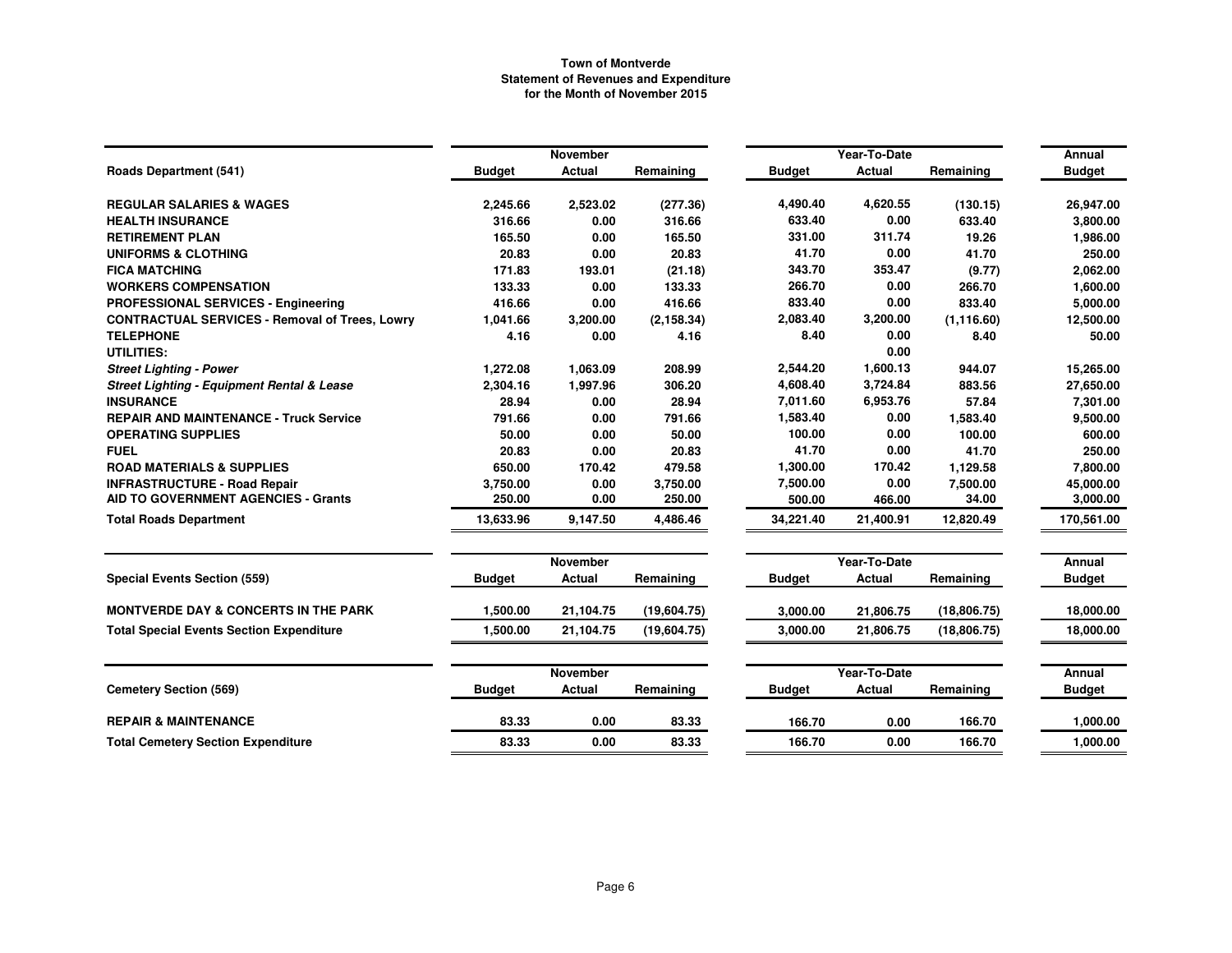|                                                   |               | <b>November</b> |           |               | Year-To-Date  |           | Annual        |
|---------------------------------------------------|---------------|-----------------|-----------|---------------|---------------|-----------|---------------|
| <b>Library Department (571)</b>                   | <b>Budget</b> | <b>Actual</b>   | Remaining | <b>Budget</b> | <b>Actual</b> | Remaining | <b>Budget</b> |
| <b>REGULAR SALARIES &amp; WAGES</b>               | 3,913.00      | 4,175.53        | (262.53)  | 7,825.00      | 7,646.77      | 178.23    | 46,955.00     |
| <b>HEALTH INSURANCE</b>                           | 1,085.50      | 943.89          | 141.61    | 2,171.00      | 1,887.78      | 283.22    | 13,026.00     |
| <b>RETIREMENT PLAN</b>                            | 288.41        | 0.00            | 288.41    | 576.90        | 514.61        | 62.29     | 3,461.00      |
| <b>FICA MATCHING</b>                              | 299.33        | 317.80          | (18.47)   | 598.70        | 581.72        | 16.98     | 3,592.00      |
| <b>WORKERS COMPENSATION</b>                       | 16.66         | 0.00            | 16.66     | 33.40         | 0.00          | 33.40     | 200.00        |
| <b>CONTRACTUAL SERVICES:</b>                      |               |                 |           |               |               |           |               |
| <b>Collection Service for Library Fines</b>       | 8.33          | 0.00            | 8.33      | 16.66         | 0.00          | 16.66     | 100.00        |
| <b>Special Program Speakers</b>                   | 66.67         | 0.00            | 66.67     | 133.34        | 0.00          | 133.34    | 800.00        |
| <b>Cleaning Services</b>                          | 125.00        | 125.00          | 0.00      | 250.00        | 125.00        | 125.00    | 1,500.00      |
| <b>TRAVEL</b>                                     | 16.66         | 0.00            | 16.66     | 33.40         | 0.00          | 33.40     | 200.00        |
| <b>TELEPHONE</b>                                  | 600.00        | 567.10          | 32.90     | 1,200.00      | 567.10        | 632.90    | 7,200.00      |
| <b>POSTAGE &amp; FREIGHT</b>                      | 16.66         | 0.00            | 16.66     | 33.40         | 0.00          | 33.40     | 200.00        |
| <b>UTILITIES</b>                                  | 358.33        | 362.69          | (4.36)    | 716.70        | 765.67        | (48.97)   | 4,300.00      |
| <b>INSURANCE</b>                                  | 19.26         | 0.00            | 19.26     | 4,674.40      | 4,635.84      | 38.56     | 4,867.00      |
| <b>REPAIR &amp; MAINTENANCE:</b>                  |               |                 |           |               |               |           |               |
| <b>Pest Control</b>                               | 20.83         | 0.00            | 20.83     | 41.66         | 0.00          | 41.66     | 250.00        |
| <b>General Repairs and Maintenance</b>            | 166.67        | 0.00            | 166.67    | 333.34        | 0.00          | 333.34    | 2,000.00      |
| <b>Alarm System Fees</b>                          | 30.42         | 0.00            | 30.42     | 60.84         | 0.00          | 60.84     | 365.00        |
| <b>Fire Extinguisher Inspection</b>               | 8.33          | 0.00            | 8.33      | 16.66         | 0.00          | 16.66     | 100.00        |
| <b>PROMOTIONAL ACTIVITIES</b>                     | 58.33         | 0.00            | 58.33     | 116.70        | 0.00          | 116.70    | 700.00        |
| OTHER CURRENT CHARGES AND OBLIGATIONS             | 66.66         | 23.00           | 43.66     | 133.40        | 65.22         | 68.18     | 800.00        |
| <b>OFFICE SUPPLIES</b>                            | 83.33         | 403.15          | (319.82)  | 166.70        | 515.95        | (349.25)  | 1,000.00      |
| <b>OPERATING SUPPLIES</b>                         | 33.33         | 51.89           | (18.56)   | 66.70         | 51.89         | 14.81     | 400.00        |
| <b>SUBSCRIPTIONS, MEMBERSHIPS, &amp; TRAINING</b> | 20.83         | 0.00            | 20.83     | 41.70         | 0.00          | 41.70     | 250.00        |
| <b>MACHINERY AND EQUIPMENT</b>                    | 0.00          | 89.00           | 0.00      | 0.00          | 89.00         | (89.00)   | 0.00          |
| <b>LIBRARY BOOKS AND MATERIALS</b>                | 291.66        | 172.50          | 119.16    | 583.40        | 172.50        | 410.90    | 3,500.00      |
| <b>Total Library Department Expenditure</b>       | 7,594.20      | 7,231.55        | 451.65    | 19,824.00     | 17.619.05     | 2,204.95  | 95,766.00     |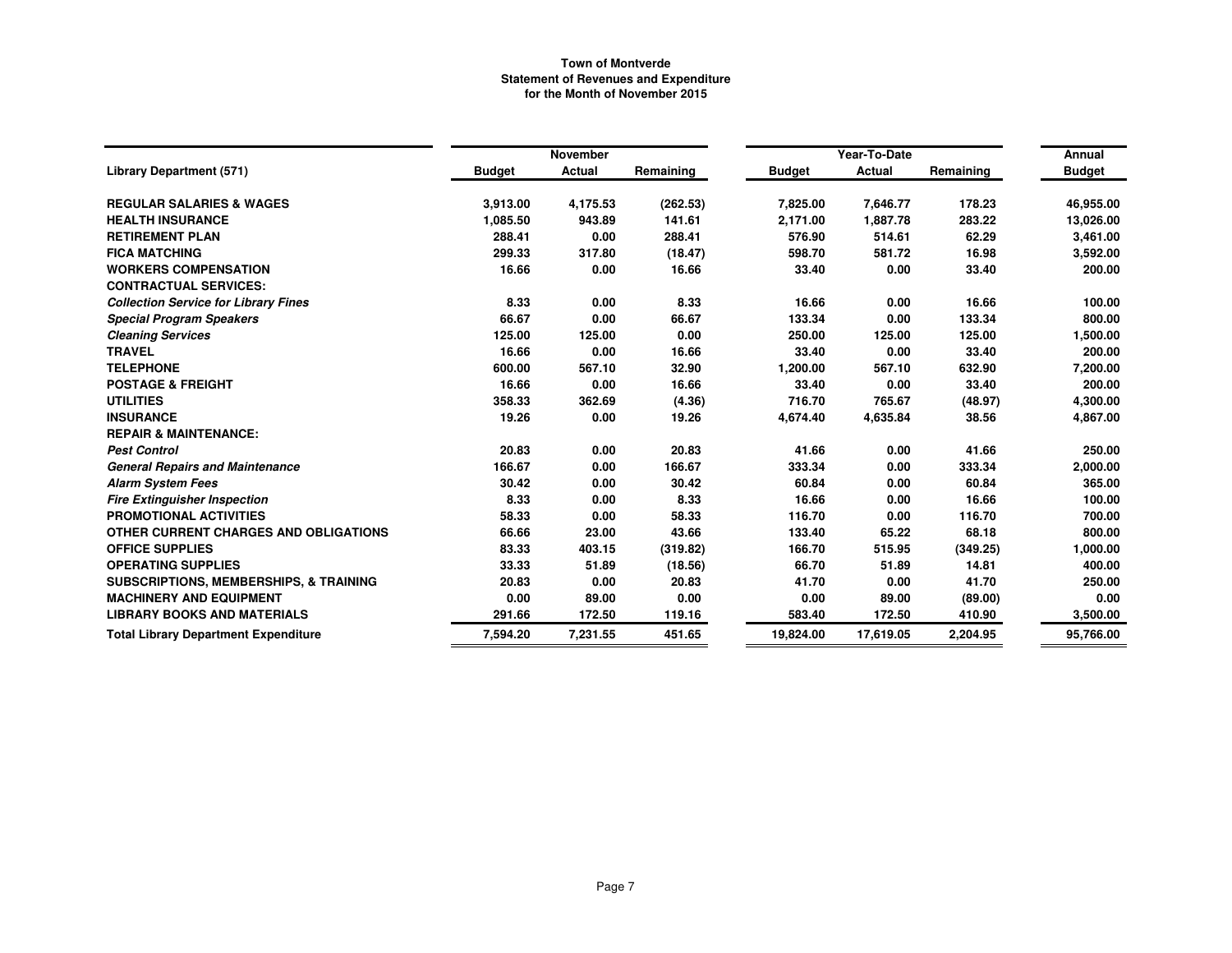|                                                |               | November      |           |               | Year-To-Date |           | Annual        |
|------------------------------------------------|---------------|---------------|-----------|---------------|--------------|-----------|---------------|
| Parks Department (572)                         | <b>Budget</b> | <b>Actual</b> | Remaining | <b>Budget</b> | Actual       | Remaining | <b>Budget</b> |
| <b>PROFESSIONAL SERVICES</b>                   | 416.66        | 0.00          | 416.66    | 833.40        | 0.00         | 833.40    | 5,000.00      |
| <b>CONTRACTUAL SERVICES:</b>                   |               |               |           |               |              |           |               |
| <b>Tree Removal in Parks</b>                   | 166.66        |               | 166.66    | 333.33        | 0.00         | 333.33    | 2,000.00      |
| Janitorial Services at the Community Building  | 183.33        | 500.00        | (316.67)  | 366.66        | 500.00       | (133.34)  | 2,200.00      |
| <b>TELEPHONE &amp; INTERNET</b>                | 122.92        | 374.81        | (251.89)  | 245.91        | 374.81       | (128.90)  | 1,475.00      |
| UTILITIES - Electric & Gas                     | 345.83        | 370.73        | (24.90)   | 691.70        | 586.60       | 105.10    | 4,150.00      |
| <b>RENTALS &amp; LEASES</b>                    | 16.67         | 0.00          | 16.67     | 33.41         | 0.00         | 33.41     | 200.00        |
| <b>INSURANCE</b>                               | 12.87         | 0.00          | 12.87     | 3,116.30      | 3,090.56     | 25.74     | 3,245.00      |
| <b>REPAIR &amp; MAINTENANCE:</b>               |               |               |           |               |              |           |               |
| <b>Pest Control</b>                            | 50.00         | 100.00        | (50.00)   | 100.00        | 123.76       | (23.76)   | 600.00        |
| <b>Clearing of Lakes</b>                       | 54.17         | 0.00          | 54.17     | 108.33        | 0.00         | 108.33    | 650.00        |
| <b>Tree Trimming</b>                           | 166.66        | 0.00          | 166.66    | 333.33        | 0.00         | 333.33    | 2,000.00      |
| <b>Fire Extinguisher Inspection</b>            | 16.66         | 0.00          | 16.66     | 33.33         | 0.00         | 33.33     | 200.00        |
| <b>Maintenance of Vehicles</b>                 | 133.33        | 19.49         | 113.84    | 266.66        | 54.19        | 212.47    | 1,600.00      |
| <b>Repairs to Community Building</b>           | 150.00        | 0.00          | 150.00    | 300.00        | 0.00         | 300.00    | 1,800.00      |
| <b>Maintainance of Parks</b>                   | 125.00        | 0.00          | 125.00    | 250.00        | 0.00         | 250.00    | 1,500.00      |
| Mowing                                         | 416.66        | 0.00          | 416.66    | 833.33        | 0.00         | 833.33    | 5,000.00      |
| <b>OTHER CURRENT CHARGES &amp; OBLIGATIONS</b> | 4.17          | 0.00          | 4.17      | 8.41          | 0.00         | 8.41      | 50.00         |
| <b>OPERATING SUPPLIES</b>                      | 166.66        | 0.00          | 166.66    | 333.40        | 0.00         | 333.40    | 2,000.00      |
| <b>FUEL</b>                                    | 250.00        | 487.93        | (237.93)  | 500.00        | 487.93       | 12.07     | 3,000.00      |
| <b>CAPITAL OUTLAY - Truskett Park</b>          | 833.33        | 0.00          | 833.33    | 1,666.70      | 0.00         | 1,666.70  | 10,000.00     |
| <b>Total Parks Department</b>                  | 3,631.58      | 1,852.96      | 1,778.62  | 10,354.20     | 5,217.85     | 5,136.35  | 46,670.00     |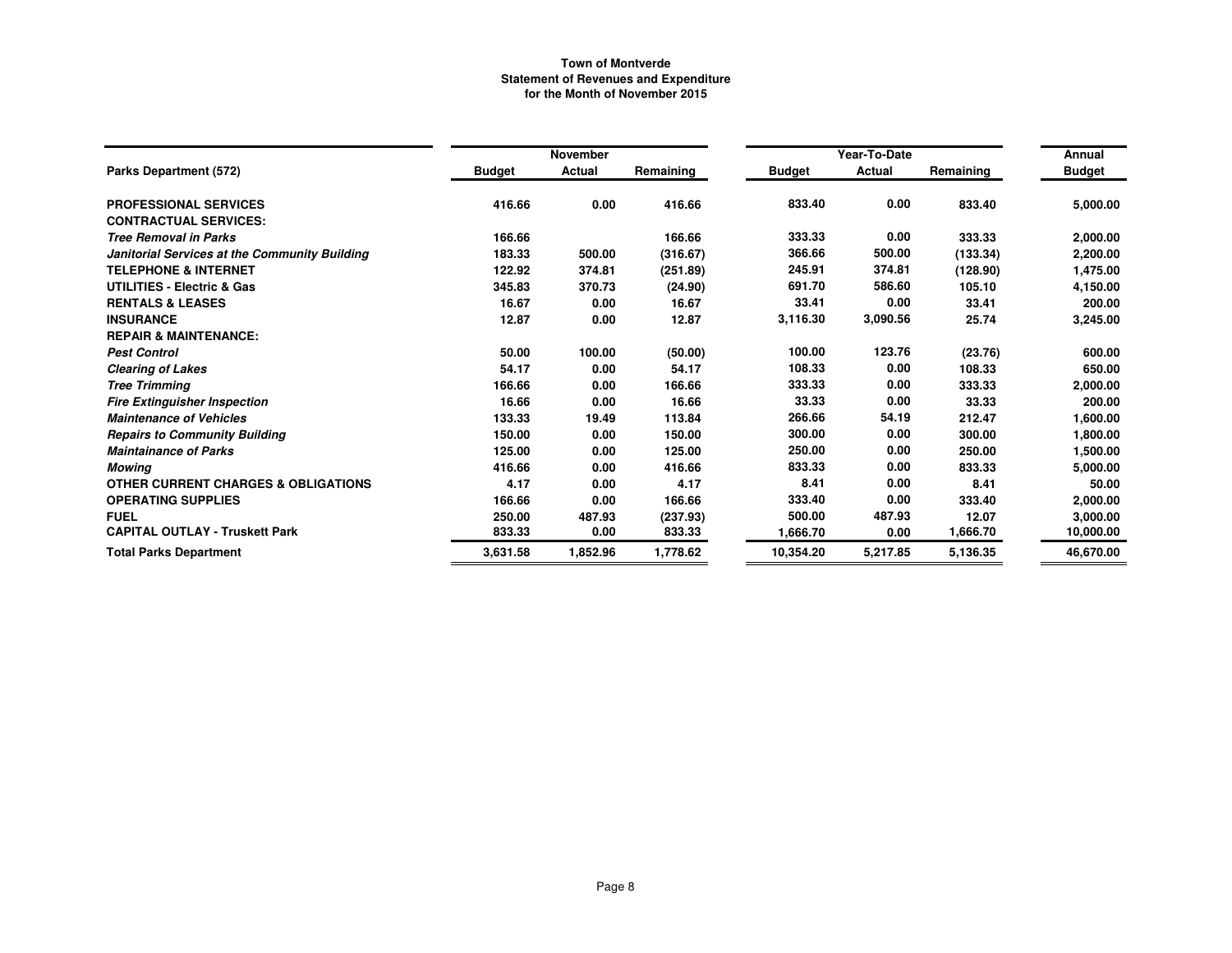# **WATER DEPARTMENT**

|                                      |               | <b>November</b> |           |               | Year-To-Date |           |               |  |
|--------------------------------------|---------------|-----------------|-----------|---------------|--------------|-----------|---------------|--|
| <b>Water Fund Revenues</b>           | <b>Budget</b> | Actual          | Remaining | <b>Budget</b> | Actual       | Remaining | <b>Budget</b> |  |
| <b>WATER SERVICE CHARGES</b>         | 23.583.33     | 27,513.99       | 3.930.66  | 47.166.70     | 46.715.45    | (451.25)  | 283,000,00    |  |
| <b>CONNECTION/DISCONNECTION FEES</b> | 250.00        | 217.00          | (33.00)   | 500.00        | 423.50       | (76.50)   | 3,000.00      |  |
| <b>INTEREST EARNINGS</b>             | 116.66        | 110.28          | (6.38)    | 233.40        | 221.75       | (11.65)   | 1,400.00      |  |
| <b>REVENUE OTHER SOURCES</b>         | 0.00          | 287.13          | 287.13    | 0.00          | 287.13       | 287.13    | 0.00          |  |
| <b>Total Water Fund Revenues</b>     | 23.949.99     | 28.128.40       | 4.178.41  | 47.900.10     | 47.647.83    | (252.27)  | 287,400.00    |  |

|                                               |               | <b>November</b> |            | Year-To-Date  | Annual    |           |               |
|-----------------------------------------------|---------------|-----------------|------------|---------------|-----------|-----------|---------------|
| <b>Water Fund Expenditure (533)</b>           | <b>Budget</b> | Actual          | Remaining  | <b>Budget</b> | Actual    | Remaining | <b>Budget</b> |
| <b>REGULAR SALARIES &amp; WAGES</b>           | 9,591.83      | 11,179.32       | (1,587.49) | 19,183.70     | 19,684.27 | (500.57)  | 115,102.00    |
| <b>HEALTH INSURANCE</b>                       | 1,563.41      | 1,605.24        | (41.83)    | 3,126.90      | 3,193.28  | (66.38)   | 18,761.00     |
| <b>RETIREMENT PLAN</b>                        | 706.91        | 0.00            | 706.91     | 1,413.90      | 1,164.29  | 249.61    | 8,483.00      |
| UNIFORMS & CLOTHINGS                          | 41.66         | 0.00            | 41.66      | 83.40         | 0.00      | 83.40     | 500.00        |
| <b>FICA MATCHING</b>                          | 733.75        | 850.95          | (117.20)   | 1,467.50      | 1,497.31  | (29.81)   | 8,805.00      |
| <b>WORKERS COMPENSATION</b>                   | 208.33        | 0.00            | 208.33     | 416.70        | 0.00      | 416.70    | 2,500.00      |
| <b>PROFESSIONAL SERVICES:</b>                 |               |                 |            |               |           |           |               |
| <b>Engineering Services - As Necessary</b>    | 833.33        | 0.00            | 833.33     | 1,666.70      | 0.00      | 1,666.70  | 10,000.00     |
| <b>Bank Fees</b>                              | 41.67         | 263.49          | (221.82)   | 83.37         | 530.87    | (447.50)  | 500.00        |
| <b>Annual Consumer Confidence Report</b>      | 16.66         | 0.00            | 16.66      | 33.33         | 0.00      | 33.33     | 200.00        |
| <b>ACCOUNTING &amp; AUDITING</b>              | 791.66        | 0.00            | 791.66     | 1,583.40      | 0.00      | 1,583.40  | 9,500.00      |
| <b>CONTRACTUAL SERVICES:</b>                  |               |                 |            |               |           |           |               |
| <b>Well/Water Testing - Plant Technicians</b> | 741.67        | 650.00          | 91.67      | 1,483.41      | 1,300.00  | 183.41    | 8,900.00      |
| <b>Digging for Water Lines</b>                | 16.66         | 0.00            | 16.66      | 33.33         | 0.00      | 33.33     | 200.00        |
| <b>Software Payments</b>                      | 33.33         | 51.19           | (17.86)    | 66.66         | 91.94     | (25.28)   | 400.00        |
| <b>TRAVEL</b>                                 | 200.00        | 0.00            | 200.00     | 400.00        | 0.00      | 400.00    | 2,400.00      |
| <b>TELEPHONE</b>                              | 250.00        | 235.81          | 14.19      | 500.00        | 642.47    | (142.47)  | 3,000.00      |
| <b>POSTAGE &amp; FREIGHT</b>                  | 300.00        | 250.00          | 50.00      | 600.00        | 250.00    | 350.00    | 3,600.00      |
| <b>UTILITIES</b>                              | 1,365.00      | 1,460.31        | (95.31)    | 2,730.00      | 2,471.71  | 258.29    | 16,380.00     |
| <b>RENTALS &amp; LEASES - Copier Machine</b>  | 175.00        | 158.78          | 16.22      | 350.00        | 317.56    | 32.44     | 2,100.00      |
| <b>INSURANCE</b>                              | 40.17         | 0.00            | 40.17      | 9,738.30      | 9,658.00  | 80.30     | 10,140.00     |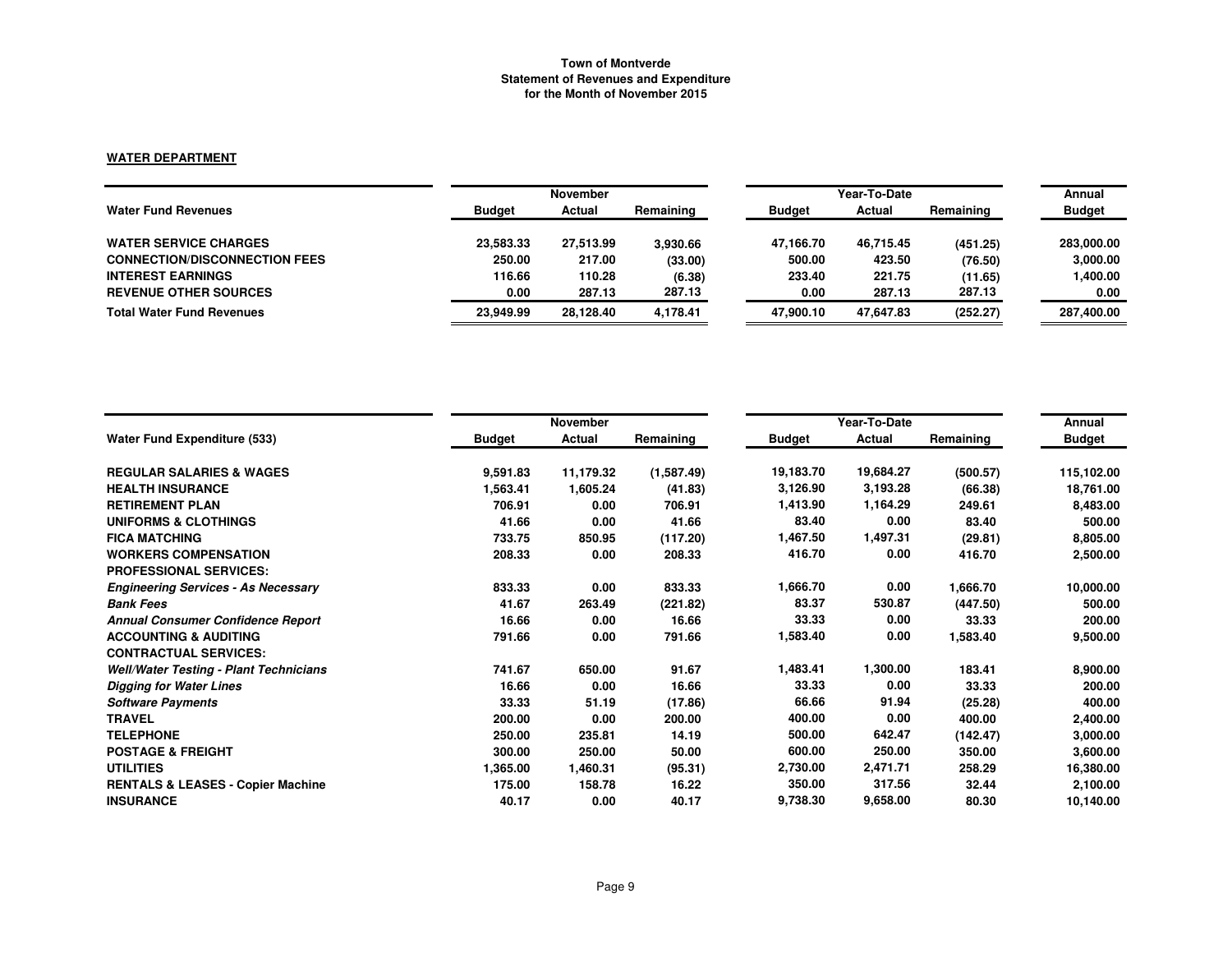| 14.58     | 0.00      | 14.58      | 29.16      | 0.00      | 29.16      | 175.00     |
|-----------|-----------|------------|------------|-----------|------------|------------|
| 353.17    | 0.00      | 353.17     | 706.41     | 0.00      | 706.41     | 4,238.00   |
| 275.00    | 275.00    | 0.00       | 550.00     | 275.00    | 275.00     | 3,300.00   |
| 950.00    | 2,513.18  | (1,563.18) | 1,900.00   | 2,513.18  | (613.18)   | 11,400.00  |
| 166.66    | 0.00      | 166.66     | 333.33     | 0.00      | 333.33     | 2,000.00   |
| 125.00    | 0.00      | 125.00     | 250.00     | 0.00      | 250.00     | 1,500.00   |
| 87.50     | 87.50     | 0.00       | 175.00     | 87.50     | 87.50      | 1,050.00   |
| 6.25      | 0.00      | 6.25       | 12.50      | 0.00      | 12.50      | 75.00      |
| 100.00    | 0.00      | 100.00     | 200.00     | 0.00      | 200.00     | 1,200.00   |
| 125.00    | 0.00      | 125.00     | 250.00     | 0.00      | 250.00     | 1,500.00   |
| 141.66    | 0.00      | 141.66     | 283.40     | 0.00      | 283.40     | 1,700.00   |
| 0.00      | 21.84     | (21.84)    | 0.00       | 21.84     | (21.84)    | 0.00       |
| 183.33    | 0.00      | 183.33     | 366.70     | 0.00      | 366.70     | 2,200.00   |
| 25.00     | 0.00      | 25.00      | 50.00      | 0.00      | 50.00      | 300.00     |
| 475.00    | 0.00      | 475.00     | 950.00     | 0.00      | 950.00     | 5,700.00   |
| 175.00    | 91.60     | 83.40      | 350.00     | 91.60     | 258.40     | 2,100.00   |
| 675.00    | 98.38     | 576.62     | 1,350.00   | 98.38     | 1,251.62   | 8,100.00   |
| 208.33    | 314.32    | (105.99)   | 416.70     | 314.32    | 102.38     | 2,500.00   |
| 193.33    | 0.00      | 193.33     | 386.70     | 0.00      | 386.70     | 2,320.00   |
|           | 200.00    |            |            | 200.00    |            |            |
| 3,333.33  | 0.00      | 3,333.33   | 6,666.66   | 0.00      | 6,666.66   | 40,000.00  |
| 416.67    | 0.00      | 416.67     | 833.34     | 0.00      | 833.34     | 5,000.00   |
| 710.00    | 0.00      | 710.00     | 1,420.00   | 0.00      | 1,420.00   | 8,520.00   |
| 1,666.66  | 0.00      | 1,666.66   | 3,333.40   | 0.00      | 3,333.40   | 20,000.00  |
| 28,057.51 | 20,306.91 | 7,950.60   | 65,773.90  | 44,403.52 | 21,570.38  | 346,349.00 |
|           |           |            | 335,970.00 | 0.00      | 335,970.00 | 335,970.00 |
|           |           |            |            |           |            |            |